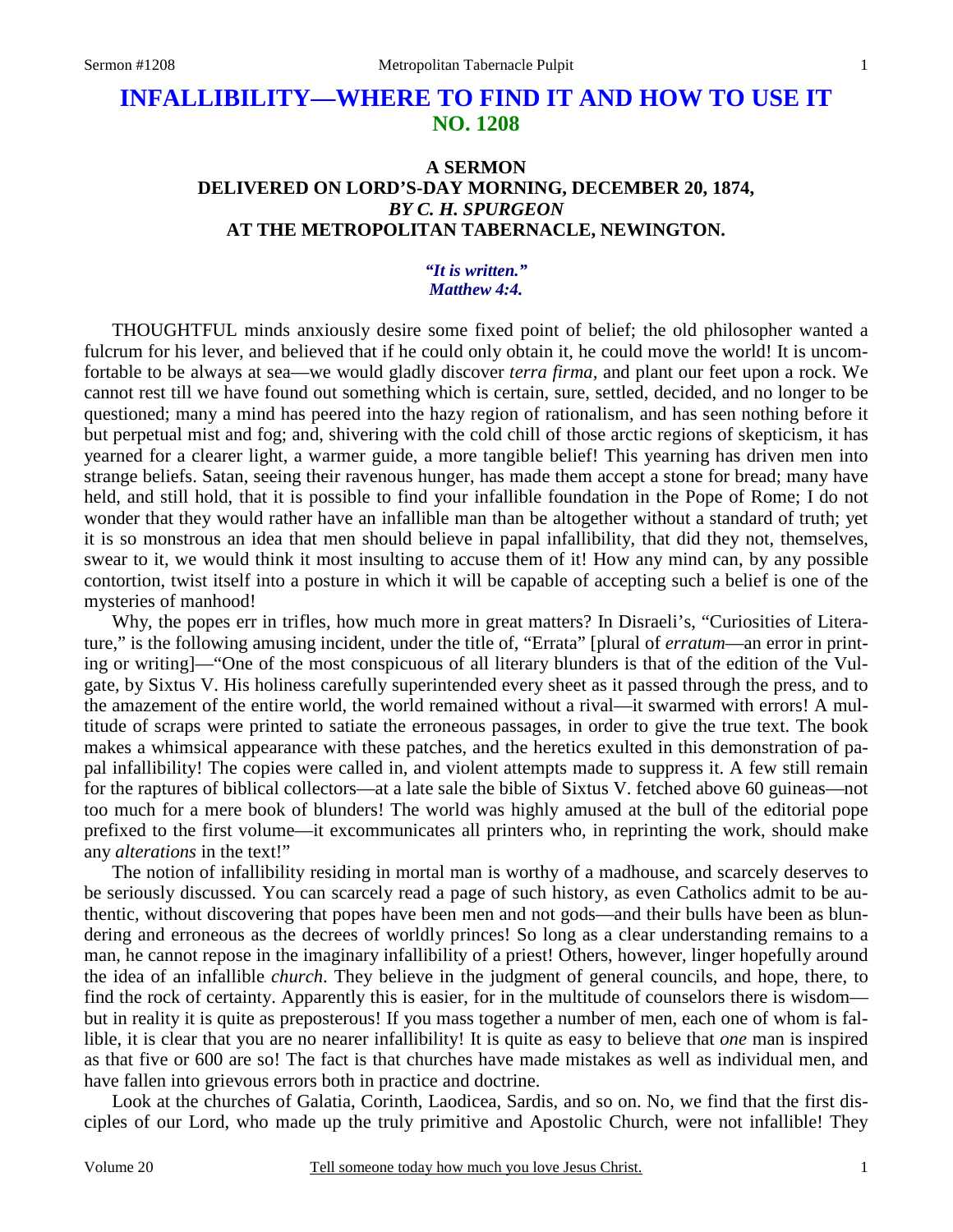made a great mistake about a simple saying of our Lord. He said, concerning John, "If I will that he tarry till I come, what is that to you?" "Then went this saying abroad among the brethren, that that disciple should not die: yet Jesus said not unto him, He shall not die; but, 'If I will that he tarry till I come, what is that to you?'" Even the apostles, themselves, could blunder, and *did* blunder. They were infallible in what they *wrote* when they were under the *inspiration of the Holy Spirit*, but at no other time. Yet, brothers and sisters, I marvel not that in the sore distress to which the mind is often brought, it has found it better to believe in an infallible church than to be left to mere reason, or to be tossed to and fro, a desolate waif, driven by ever changeful winds over the awful leagues of questions which are found in the restless ocean of unbelief! Longing, as I do, for a sure foundation, and rejecting both popes and councils, where shall I look?

We have a more sure word of testimony, a rock of truth upon which we rest, for our infallible standard lies in, "It is written." The Bible, the whole Bible, and nothing but the Bible, is our religion! Of this inspired Book we say—

#### *"This is the judge that ends the strife When wit and reason fail."*

It is said that it is hard to be understood, but it is not so to those who seek the guidance of the Spirit of God. There are in it great truths which are above our comprehension—placed there, on purpose, to let us see how shallow our finite minds are; but concerning vital and fundamental points, the Bible is not hard to be understood—neither is there any excuse for the multitudes of errors which men pretend to have gathered from it! A babe in grace taught by the Spirit of God may know the mind of the Lord concerning salvation, and find its way to heaven by the guidance of the word alone! But be it profound or simple, that is not the question—it is the Word of God, and is the pure, unerring truth of God. *Here* is infallibility and nowhere else!

I wish to speak, this morning, upon this grand, infallible Book, which is our sole court of appeal. I desire to speak especially to the young converts, who during the last few days have found the Savior, for by them this Book must be used as the sword of the Spirit in the spiritual conflicts which await them. I would zealously exhort them to take to themselves this part of the whole armor of God that they may be able to resist the great enemy of their souls—"It is written." I shall commend this unfailing weapon to the use of our young soldiers by noting that *this is our champion's own weapon;* secondly, I shall urge them to note *to what uses He turned this weapon;* and, thirdly, we shall watch Him to see *how He handled it*.

**I.** I commend to every Christian here the constant use of the infallible word because IT WAS OUR CHAMPION'S CHOSEN WEAPON when He was assailed by Satan in the wilderness. *He had a great choice of weapons* with which to fight with Satan, *but He took none but this Sword of the Spirit—*"It is written." Our Lord might have overcome Satan by angelic force; He had only to pray to His Father, and He would presently have sent Him 12 legions of angels, against whose mighty rush the arch-fiend could not have stood for a single moment! If our Lord had but exercised His Godhead, a single word would have sent the tempter back to his infernal den, but instead of angelic power or divine, He used, "It is written," thus teaching His Church that she is *never* to call in the aid of force, or use carnal weapons, but must trust, alone, in the omnipotence which dwells in the sure word of testimony! This is our battle-ax and weapon of war! The patronages or the constraints of civil power are not for us! And neither dare we use either bribes or threats to make men Christians—a *spiritual* kingdom must be set up and supported by *spiritual* means only.

Our Lord might have defeated the tempter by unveiling His own glory. The brightness of the divine Majesty was hidden within the humility of His manhood, but if He had lifted the veil for a moment, the fiend would have been as utterly confounded as bats and owls when the sun blazes in their faces! But Jesus deigned to conceal His excellent Majesty, and only to defend Himself with, "It is written." Our Master might also have assailed Satan with rhetoric and logic; why did He not discuss the points with him as they arose? Here were three different propositions to be discussed, but our Lord confined Himself to the one argument, "It is written." Now, beloved, if our Lord and Master, with all the choice of weapons which He might have had, nevertheless selected this true Jerusalem blade of the Word of God,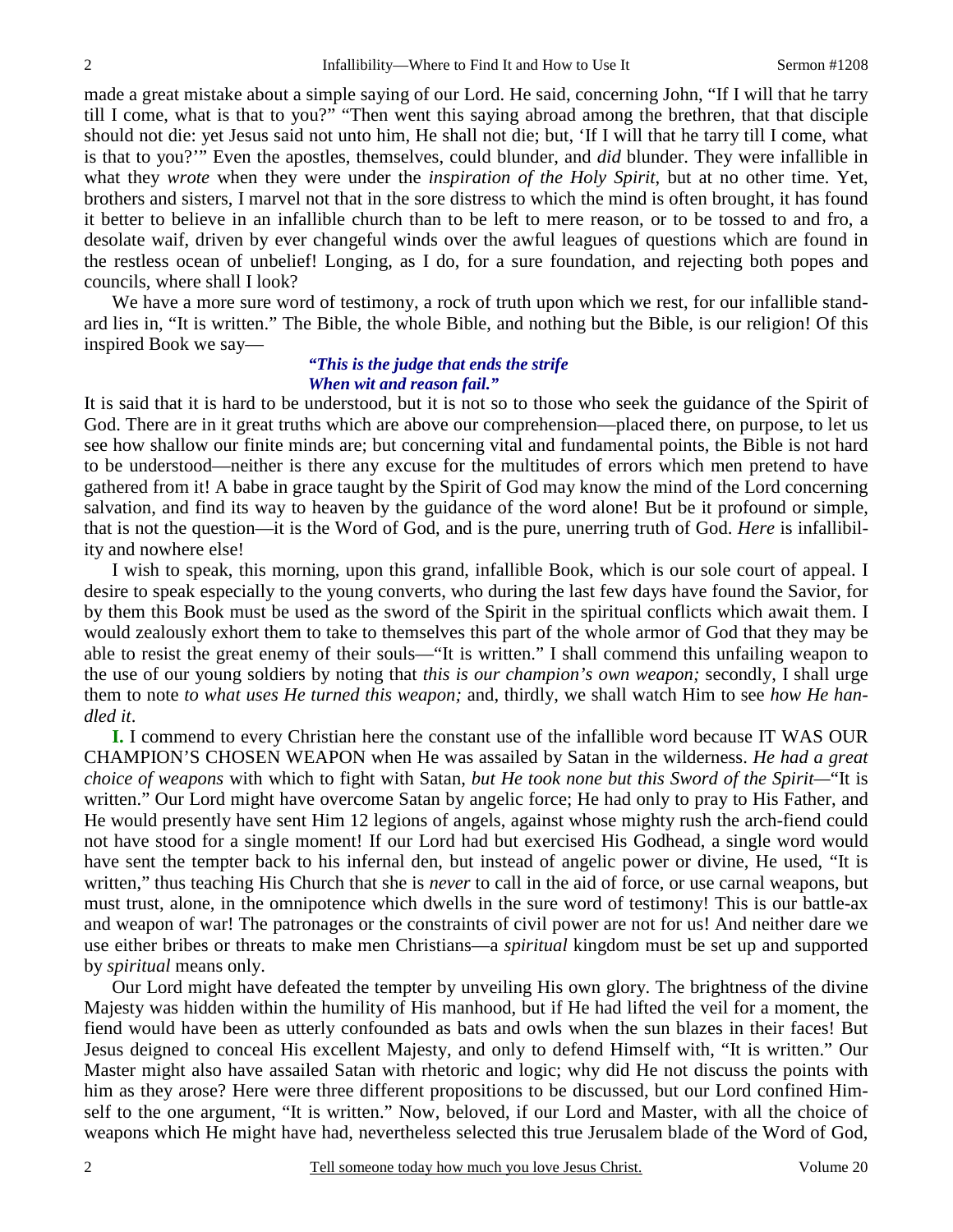let us not hesitate for a moment, but grasp and hold fast this one and only weapon of the saints in all times! Cast away the wooden sword of carnal reasoning! Trust not in human eloquence! Arm yourselves with the solemn declarations of God, who cannot lie, and you need not fear Satan and all his hosts! Jesus, we may be sure, selected the best weapon, and what was best for Him is best for you! This weapon, it is to be noted, our Lord *used at the outset of His career*. He had not yet come into His public ministry, but, if I may use the expression, while His young hand was yet untried in public warfare, He grasped at once the weapon ready forged for Him, and boldly said, "It is written." You young Christians lately converted have probably already been tempted, or before long you will be, for I remember that the very first week after I found the Savior, I was subjected to a very furious spiritual temptation, and I should not wonder if the same happens to you. Now, I charge you, do as Jesus did and grasp firmly—"It is written."

It is the child's weapon as truly as it is the defense of the strong man; if a believer were as tall as Goliath of Gath, he need have no better sword than this, and if he were a mere pigmy in the things of God, this sword will equally befit his hand, and be equally effectual for offense or defense! What a mercy it is for you, young Christian that you have not to argue, but to believe; not to invent, but to accept! You have only to turn over your Bibles, find a text, and hurl that at Satan, like a stone from David's sling, and you will win the battle! "It is written," and what is written is infallible—here is your strength in argument! "It is written." God has said it; that is enough. O blessed sword and shield which the little child can use to purpose, fit for the illiterate and simple-hearted, giving might to the feeble-minded, and conquest to the weak!

Note next, that as Christ chose this weapon out of all others, and used it in His earliest conflict, so, too, *He used it when no man was near*. The value of Holy Scripture is not, alone, seen in public teaching or striving for the truth of God—its still small voice is equally powerful when the servant of the Lord is enduring personal trial in the lonely wilderness. The severest struggles of a true Christian are usually unknown to any but himself. Not in the family do we meet the most subtle temptations, but in the closet; not in the shop as much as in the recesses of our own spirit do we wrestle with principalities and powers! For these dread duels, "It is written," is the best sword and shield! Scripture to convince another man is good, but Scripture is most required to console, defend, and sanctify our own soul. You must know how to use the Bible when you are alone, and understand how to meet the subtlest of foes with it, for there is a real and personal devil, as most Christians know by experience—they have stood foot to foot with him, and known his keen suggestions, horrible insinuations, blasphemous assertions, and fiendish accusations! We have been assailed by thoughts which came from a mind more vigorous, more experienced, and more subtle than our own, and for these there is but one defense—the infallible, "It is written."

Conflicts have taken place full many a time between God's servants and Satan which are more notable in the unpublished annals of the sacred history which the Lord records, than the bravest deeds of ancient heroes whom men praise in their national songs! He is not the only conqueror who is saluted with blast of trumpet, and whose statue stands in the public square—there are victors who have fought with angels and prevailed—whose prowess even Lucifer must grimly acknowledge. These all ascribe their victories to the divine grace which taught them how to use the infallible word of the Lord! Dear friend, you must have, "It is written," ready by your side at all times! Some, when a spiritual conflict begins, run to a friend for help. I do not condemn the practice, but it would be much better if they turned to the Lord and His sure promises! Some, at the first onslaught are ready to give up all hope; do not act in so dastardly a manner! Seek grace to play the man; you must fight if you are to enter into heaven! Look to your weapon, it cannot bend or grow blunt! Wield it boldly, and plunge it into the heart of your enemy. "It is written" will cut through soul and spirit—and wound the old dragon, himself!

Note that *our Lord used this weapon under the most trying circumstances*, but He found it to be sufficient for His need. He was alone; no disciple was there to sympathize. The Word of God was the man of his right hand, the Scripture communed with Him! He was hungry, for He had fasted 40 days and nights, and hunger is a sharp pain. Oftentimes the spirits sink when the body is in need of food. Yet, "It is written," held the wolf of hunger at bay! The word fed the champion with such meat as not only removed all faintness, but made Him mighty in spirit! He was placed by his adversary in a position of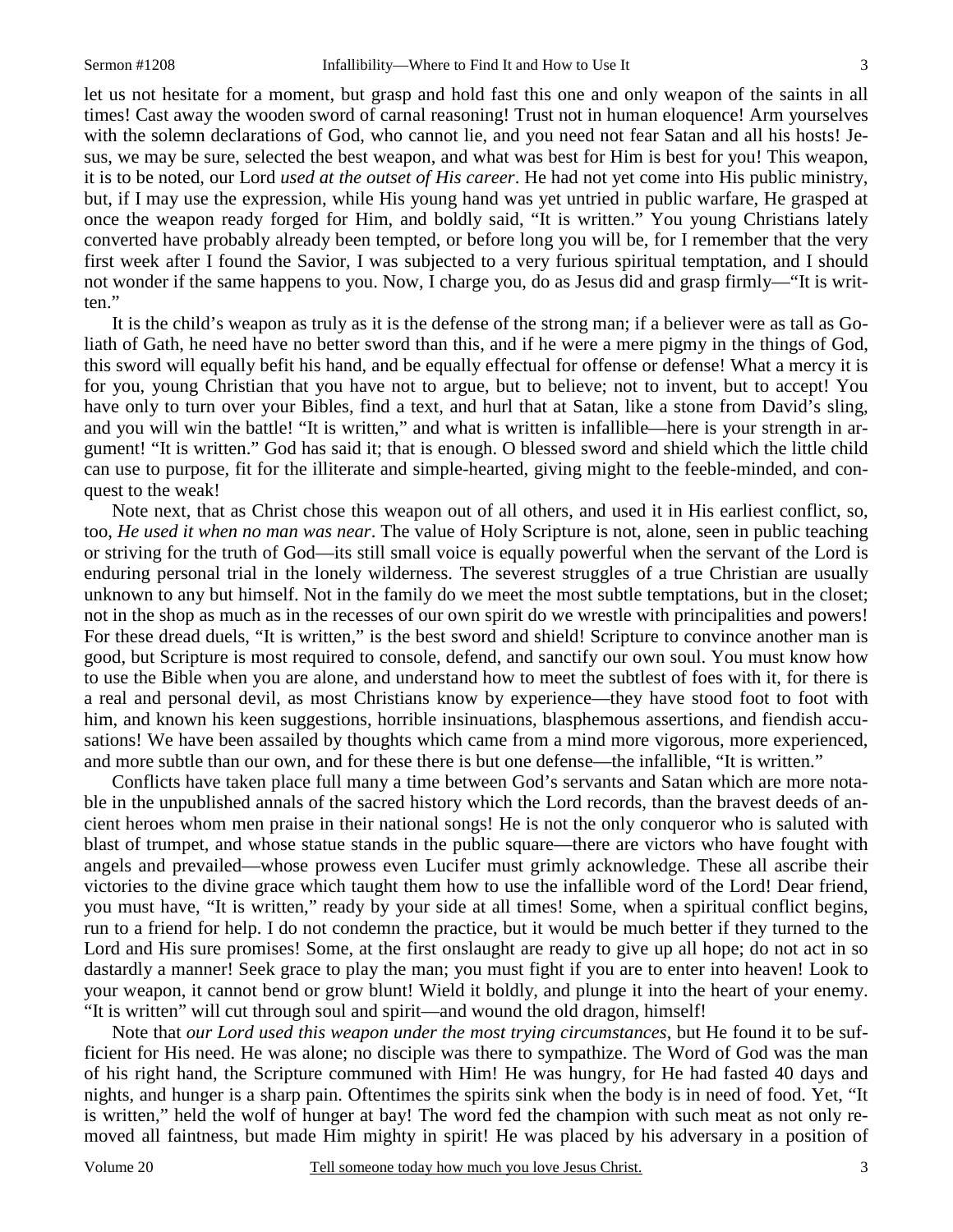great danger—high on the pinnacle of the lofty house of the Lord—yet there He stood and needed no surer foothold than that which the promises of the Lord supplied Him! "It is written," enabled Him to look down from the dizzy height, and still baffle the tempter! He was also placed where the kingdoms of the world were stretched beneath His feet—a matchless panorama which has full often dazzled great men's eyes, and driven them onward to destruction! But, "It is written," swept aside the snares of ambition, and laughed at the fascination of power! Or in the desert, or on the temple, or on an exceedingly high mountain, no change in His mode of warfare was required—the infallible, "It is written," availed in every position in which He found Himself!

And so shall it be with us. Earnestly do I commend the Word of God to you who have lately enlisted beneath the banner of my Lord! As David said of Goliath's sword, "There is none like it"; even so say I of the Holy Scriptures! Our Lord was tempted in all points like as we are, and therein He sympathizes with us. But He resisted the temptations, and therein He is our *example*—we must follow Him fully if we would share His triumphs! Observe that our Savior *continued to use His one defense*, although His adversary frequently shifted his point of attack. Error has many forms; the truth of God has only one. The devil tempted Him to *distrust,* but that dart was caught upon the shield of, "It is written, man shall not live by bread alone, but by every word that proceeds out of the mouth of God shall man live." The enemy aimed a blow at Him from the side of *presumption,* tempting Him to cast Himself down from the temple. But how terribly did that two-edged sword fall down upon the head of the fiend, "It is written, you shall not tempt the Lord your God." The next impudent blow was leveled at our Lord with the intent of bringing Him to His knees—"Fall down and worship me." But it was met and returned with crushing force by—"It is written, you shall worship the Lord your God, and Him only shall you serve." This smote leviathan to the heart!

This weapon is good at all points, good for defense and for attack, to guard our whole manhood or to strike through the joints and marrow of the foe. Like the seraph's sword at Eden's gate, it turns every way! You cannot be in a condition which the Word of God has not provided for! It has as many faces and eyes as providence itself; you will find it unfailing in all periods of your life, in all circumstances, in all companies, in all trials, and under all difficulties. Were it fallible, it would be useless in emergencies, but its unerring truth renders it precious beyond all price to the soldiers of the cross! I commend to you, then, the hiding of God's word in your heart, the pondering of it in your minds! "Let the word of Christ dwell in you richly in all wisdom." Be rooted, and grounded, and established in its teaching, and saturated with its spirit! To me it is an intense joy to search diligently in my Father's Book of grace. It grows upon me daily; it was written by inspiration in old times, but I have found, while feeding upon it, that not only *was* it inspired when written, but it is still so! It is not a mere historic document—it is a letter fresh from the pen of God to *me!* It is not a sermon once delivered, and ended—it still speaks! It is not a flower dried, and put by in the *book of memories*, with its beauty clouded, and its perfume evaporated it is a fresh blooming flower in God's garden, as fragrant and as fair as when He planted it!

I look not upon the Scriptures as a harp which once was played by skillful fingers, and is now hung up as a memorial upon the wall; no, it is an instrument of 10 strings still in the minstrel's hand, still filling the temple of the Lord with divine music which those who have ears to hear delight to listen to! Holy Scripture is an Aeolian harp through which the blessed wind of the Spirit is always sweeping and creating mystic music, such as no man's ears shall hear elsewhere, nor hear even then, indeed, unless they have been opened by the healing touch of the great physician! The Holy Spirit is in the word, and it is, therefore, living truth! O Christians, be sure of this, and because of it; make the word your chosen weapon of war!

**II.** Our Lord Jesus Christ teaches us TO WHAT USES TO PUT THIS, "IT IS WRITTEN." Notice, first, that He used it to *defend His Sonship*. The fiend said, "If you are the Son of God," and Jesus replied, "It is written." That was the *only* answer He deigned to give; He did not call to mind evidences to prove His Sonship; He did not even mention that voice out of the excellent glory which had said, "This is My beloved Son." No, but, "It is written." Now, my dear young brothers and sisters converted but newly, I do not doubt but that you have been already subjected to that infernal, "if." Oh, how glibly it comes from Satan's lips! It is his darling word, the favorite arrow of his quiver! He is the prince of skep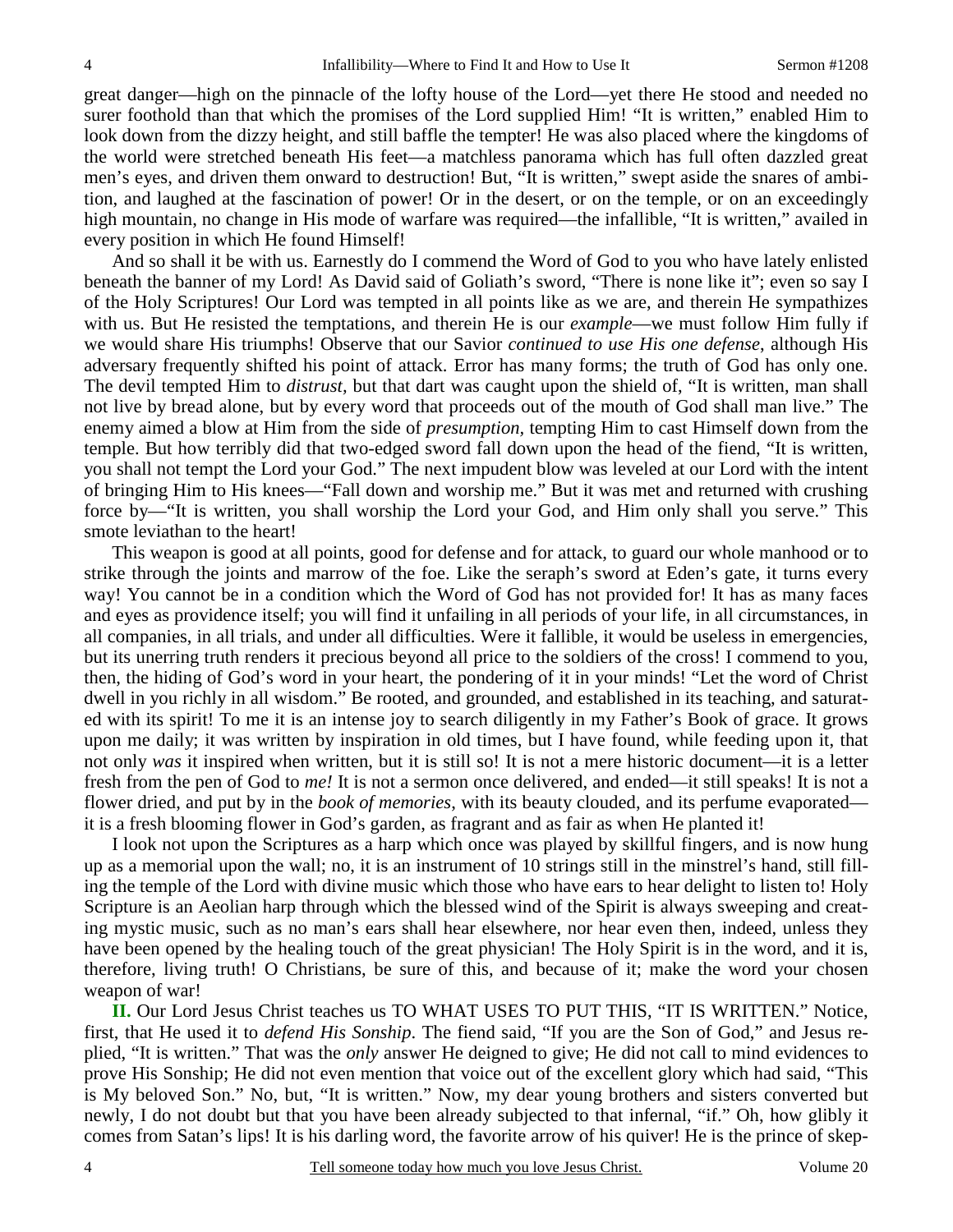tics, and they worship him while he laughs in his sleeve at them, for he believes and trembles! One of his greatest works of mischief is to make men doubt. "If"—with what a sneer he whispers this in the ears of the newly-converted. "If," says he—"if." "You say you are justified, and pardoned, and accepted, but *IF!* "May you not, after all, be deceived?" Now, dear friends, I beseech you never let Satan get you away from the solid ground of the Word of God! If he once gets you to think that the fact of Christ being the Savior of sinners can only be proved by what you can see within *yourself,* he will very soon plunge you into despair!

The reason why I am to believe in Jesus lies in Jesus, and not in me! I am not to say, "I believe in the Lord Jesus because I feel so happy," for within half an hour I may feel miserable! But believe in Christ for salvation because it is written, "Believe in the Lord Jesus Christ, and you shall be saved." I believe in the salvation provided by Jesus Christ, not because it agrees with my reason, or suits my frame of mind, but because it is written, "He that believes in Him is not condemned." "Verily, verily, I say unto you, he that believes in Me has everlasting life." Nothing can alter this truth of God—it stands and must stand forever! Believer, abide by it, come what may! Satan will tell you, "You know there are many evidences; can you produce them?" Tell him to mind his own business! He will say to you, "You know how imperfectly you have behaved, even since your conversion." Tell him that he is not so wonderfully perfect that he can afford to find fault with you! If he says, "Ah, but if you were really a changed character you would not have those thoughts and feelings." Do not argue at all with him, but dwell upon the fact that it is written, "Jesus Christ came into the world to save sinners, and whoever believes in Him shall not perish, but have everlasting life." If you believe in Him, you cannot perish, but you have everlasting life, for so it is written! "It is written." Stand there, and if the devil were 50 devils in one, he could not overcome you! On the other hand, if you leave, "It is written," Satan knows more about reasoning than you do. He is far older, has studied mankind very thoroughly, and knows all our sore points—therefore the contest will be an unequal one. Do not argue with him, but wave in his face the banner, "It is written." Satan cannot endure the infallible truth of God, for it is death to the lies of which he is the father. So long as God's word is true, the believer is safe. If that is overthrown, our hope is lost, but, blessed be God, not till then! Flee to your stronghold, you tempted ones!

Our Lord next used the Scripture *to defeat temptation*. He was tempted to distrust. There lay stones at His feet, like loaves; there was no bread, and He was hungry. Distrust said, "God has left You; You will starve; therefore leave off being a servant! Become a master and command that these stones be made bread." Jesus, however, met the temptation to provide distrustfully for Himself by saying, "It is written." Now, young Christians or *old* Christians, you may be placed by providence where you think you will be all alone. And then, if you are afraid that God will not provide for you, the dark suggestion will arise, "I will deal after the way of the unjust, and so put myself in comfortable circumstances." True, the action would be wrong, but many would do it, and therefore Satan whispers, "Necessity has no law! Take the opportunity now before you." In such an hour foil the foe with, "It is written, you shall not steal." We are commanded to never go beyond or defraud our neighbor. It is written, "Trust in the Lord and do good, so shall you dwell in the land, and verily you shall be fed." It is written, "No good thing will He withhold from them that walk uprightly." In that way, only, can you safely meet the temptation to distrust.

Then Satan tempted the Lord to presumption. "If you are the Son of God, cast Yourself down," he said. Many are tempted to presume. "You are one of God's elect, you cannot perish. You may, therefore, go into sin. You have no need to be so very careful since you cannot fall finally and fatally"—so Satan whispers, and it is not always that the uninstructed convert is ready to answer the base argument. If we are at any time tempted to yield to such specious, special pleadings, let us remember it is written, "Watch and pray, that you enter not into temptation." It is written, "Keep your heart with all diligence, for out of it are the issues of life." It is written, "Be you holy, for I am holy. Be you perfect, even as your Father which is in heaven is perfect." Begone, Satan! We dare not sin because of the mercy of God that were, indeed, a diabolical return for His goodness! We abhor the idea of sinning that grace might abound. Then Satan will attack us with the temptation to be traitors to our God, and to worship other gods. "Worship me," he says, "and if you do this your reward shall be great." He sets before us some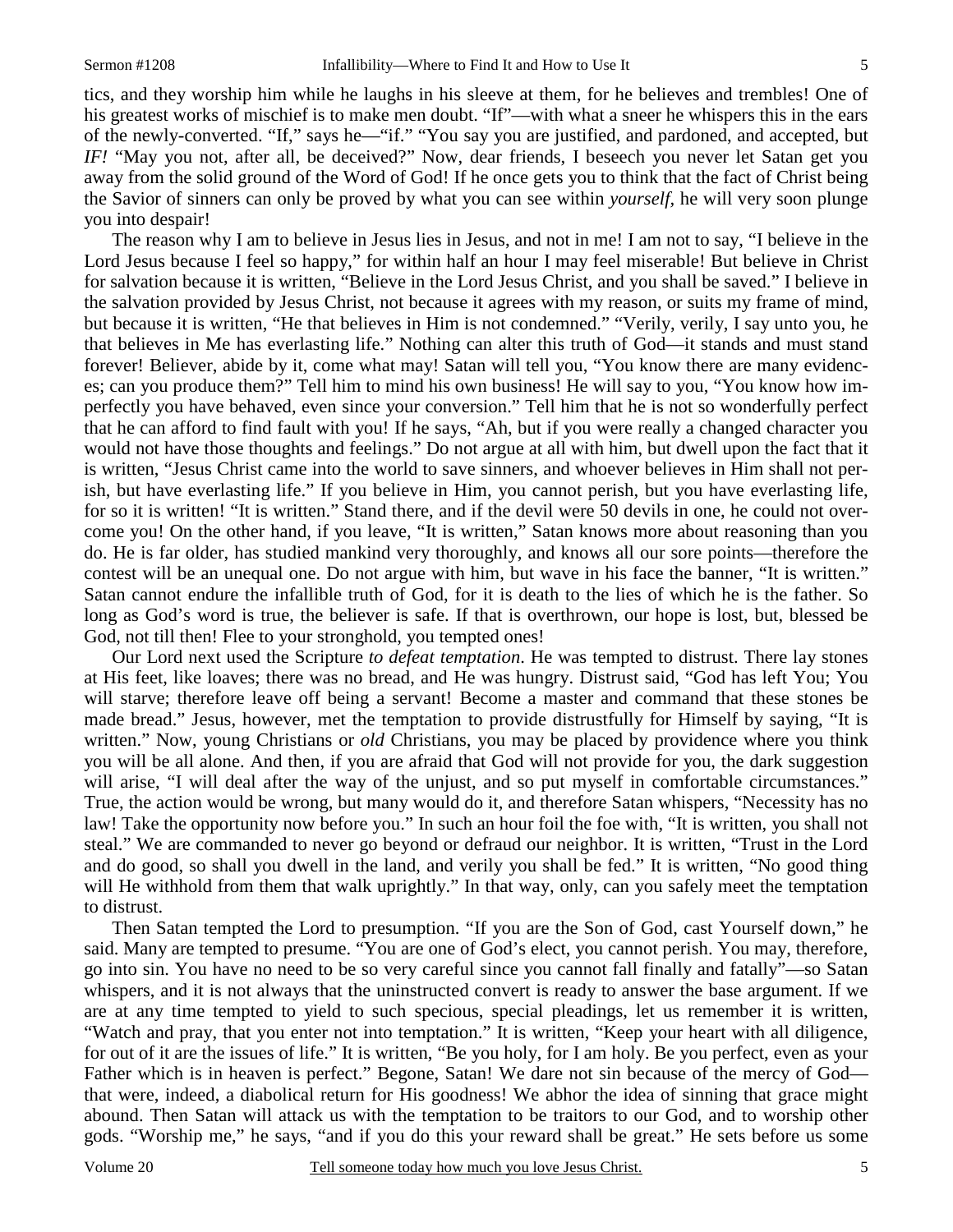earthly object which he would have us idolize; some selfish aim which he would have us pursue. At that time our only defense is the sure word, "It is written, you shall love the Lord your God with all your heart, with all your soul, with all your strength." "You are not your own, you are bought with a price." "Present your bodies a living sacrifice, holy, acceptable unto God, which is your reasonable service." "Little children keep yourselves from idols." Quoting such words as those with all our hearts, we shall not be allowed to fall. Beloved, we must keep from sin! If Christ has, indeed, saved us from sin, we cannot bear the thought of falling into it! If any of you can take delight in sin, you are not the children of God! If you are the children of God, you hate sin with a perfect hatred, and your very soul loathes it; to keep you from sin, arm yourselves with this most holy and pure Word of God which shall cleanse your way, and make your heart obedient to the voice of the thrice-holy God.

Next our Lord used the word as *a direction to His way*. This is a very important point. Too many direct their ways by what they call providences. They do wrong things, and they say, "It seemed such providence." I wonder whether Jonah, when he went down to Joppa to flee to Tarshish, considered it a providence of God that a ship was about to sail? If so, he was like too many, nowadays, who seek to lay their guilt upon *God* by declaring that they felt bound to act as they did, for His providence suggested it! Our Lord was not guided as to what He should do by the circumstances around Him! Anyone but our holy Lord would have obeyed the tempter, and then have said, "I was very hungry, and I was sitting down in the wilderness—and it seemed such a providence that a spirit should find me and courteously suggest the very thing that I needed, that is, to turn the stones into bread." It was providence, but it was a *testing* providence! When you are tempted to do evil to relieve your necessities, say to yourself, "This providence is testing me, but by no means indicates to me what I ought to do, for my rule is, 'It is written.'" If you make apparent providence your guide, you will make a thousand mistakes; but if you follow, "It is written," your steps will be wisely ordered! Neither are we to make our special gifts and special privileges our guide. Christ is on the pinnacle of the temple, and it is possible, no, it is *certain* that if He had chosen to cast Himself down, He could have safely done so! But He did not make His special privileges a reason for presumption.

It is true that the saints shall be kept; final perseverance I believe to be undoubtedly the teaching of God's word—but I am not to presume upon a doctrine—I am to obey the precept. For a man to say, "I am a child of God, I am safe; therefore I live as I like," would be to prove that he is *not* a child of God at all, for the children of God do not turn the grace of God into licentiousness! It is only according to the devil's logic to say, "I am favored more than others, and therefore, I may provoke the Lord more than they." "It is written we love Him because He first loved us, and by this we know that we love God, if we keep His commandments." Then Satan tried to make his own personal advantage our Lord's guide. "All these things will I give you," he said, but Christ did not order His acts for His own personal advantage, but replied, "It is written." How often have I heard people say, "I do not like to remain in a church with which I do not agree, but my usefulness would be quite gone if I were to leave it." On this system, if our Lord had been a mere man, He might have said, "If I fall down and perform this small act of ritualism, I shall have a noble sphere of usefulness; all the kingdoms of the earth will be mine! Look at all those poor oppressed slaves—I could set them free! The hungry, and the thirsty—how I could supply their needs! And with me for a King, the earth would be happy! Indeed, that is the very thing I am about to die for, and if it is to be done so easily, and in an instant, by bowing the knee before this spirit, why not do it?" Far, far removed was our Lord from the wicked spirit of compromise! Alas, too many now say, "We must give and take in little points; it is of no use to stand out and to be so absurdly wedded to your own ideas! There is nothing like yielding a little to carry your point in greater things." Thus many talk, nowadays, but our Lord did not so speak! Though the whole world would be at His disposal if He did but once bow His head before the fiend, He would not do it. "It is written" was His guide, not His usefulness or personal advantage!

My dear brothers and sisters, it will sometimes happen that to do the right thing will appear to be most disastrous; it will shipwreck your fortune, and bring you into trouble, but I charge you do the right thing at any cost! Instead of your being honored, respected, and accounted a leader in the Christian church, you will be regarded as eccentric and bigoted if you speak straight out; but speak straight out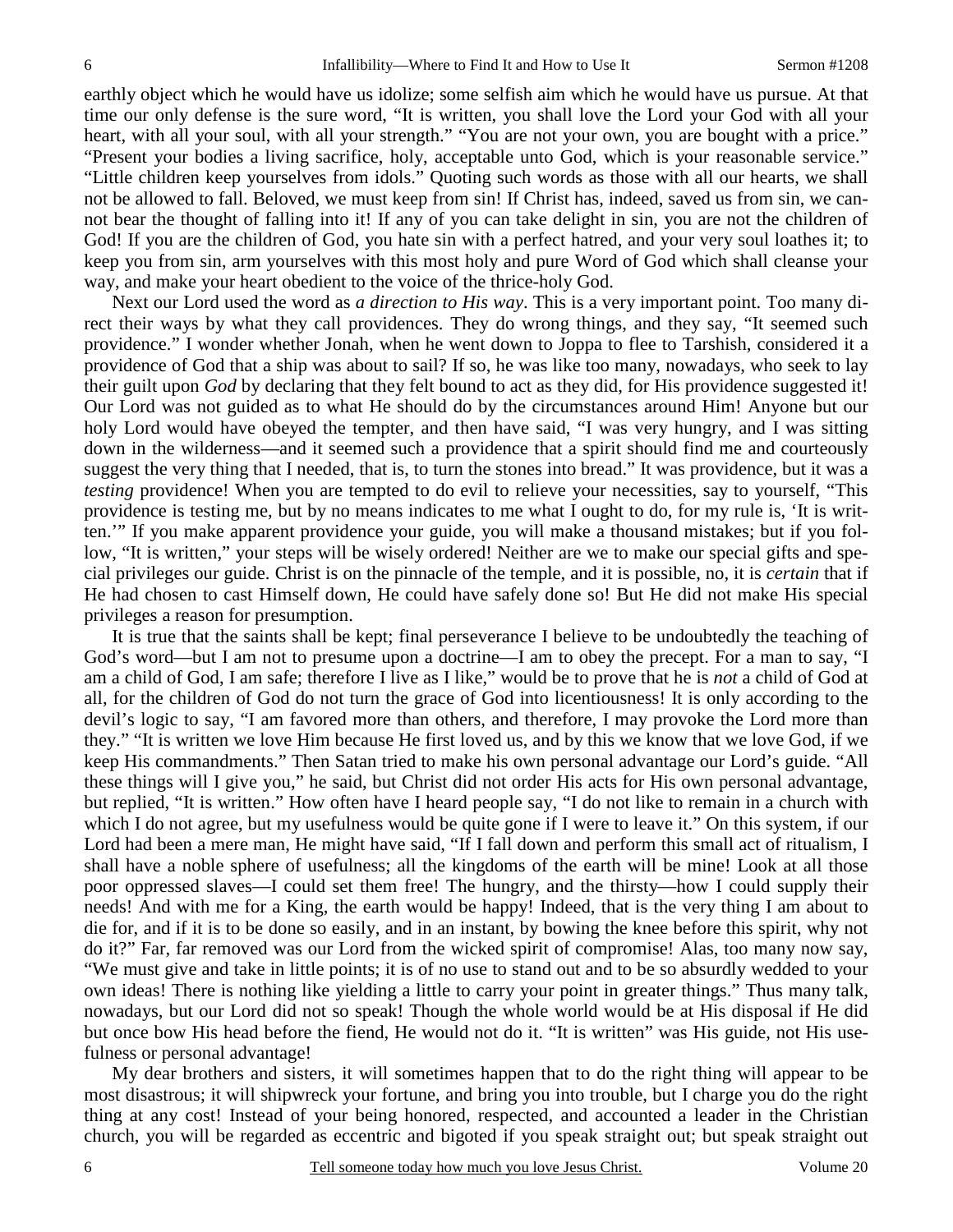and never mind what comes of it! You and I have nothing to do with what becomes of us, or our reputations, or with what becomes of the world, or becomes of heaven itself! Our *one* business is to do our Father's will. "It is written" is to be our role, and with dogged obstinacy, as men call it, but with resolute consecration, as God esteems it, through the mire and through the slough, through flood and through the flame, follow Jesus and the infallible word! Follow the written word wholly, and never mar the perfection of your obedience to Him on account of usefulness, or any other petty plea which Satan puts in your way! Note, further, that our Lord used, "It is written," for *maintaining His own spirit*. I love to think of the calmness of Christ. He is not one whit flurried; He is hungry, and He is told to create bread, and He answers, "It is written." He is lifted to the temple's summit, but He says, "It is written," just as calmly as you or I might do sitting in an easy chair! There He is with the whole world beneath His feet, gazing on its splendor, but He is not dazzled. "It is written" is still His quiet answer. Nothing makes a man selfcontained, cool, and equal to every emergency like always falling back upon the infallible Book, and remembering the declaration of Jehovah, who cannot lie! I charge you, brethren, see to this!

The last thought on this point is that our Lord teaches us that the use of Scripture is *to vanquish the enemy, and chase him away*. "Go," said He to the fiend, "for it is written." You, too, shall chase away temptation if you keep firmly to this. "God has said it; God has promised it; God who cannot lie, whose very word of grace is strong as that which built the skies."

**III.** As our Lord chose the weapon, and taught us its uses, so HE SHOWED US HOW TO HAN-DLE IT. How are we to handle this sword of, "It is written"? First, *with deepest reverence!* Let every word that God has spoken be law and gospel to you; never trifle with it; never try to evade its force or to change its meaning. God speaks to you in this Book as much as if, again, He came to the top of Sinai and lifted up His voice in thunder! I like to open the Bible and to pray, "Lord God, let the words leap out of the page into my soul; You making them vivid, quick, powerful, and fresh to my heart."

Our Lord Himself felt the divine power of the word. It was not so much the devil who felt the power of, "It is written," as Christ Himself! "No," He says, "I will not command stones to be made bread; I trust in God who can, without bread, sustain Me! I will not cast Myself down from the temple; I will not tempt the Lord, My God; I will not worship Satan, for God, alone, is God." The manhood of Christ felt an awe of the Word of God, and so it became a power to Him. To trifle with Scripture is to deprive yourself of its aid! Reverence it, I beseech you, and look up to God with devout gratitude for having given it to you. Next *have it always ready*. Our Lord Jesus Christ, as soon as He was assailed, had His answer prepared—"It is written." A ready reckoner is an admirable person in a house of business—and a ready text is a most useful person in the house of God! Have the Scriptures at your fingertips! Better, still, have them in the center of your heart! It is a good thing to store the memory with many passages of the word—the very words themselves. A Christian ought no more to make a mistake in quoting a text of Scripture than a classic does when he quotes from Virgil or Homer. The scholar likes to give the *words verbatim,* and so should we, for every word is precious to us!

Our Savior knew so much of Holy Scripture that out of one single Book, the Book of Deuteronomy, He obtained all the texts with which He fought the wilderness battle! He had a wider range, for the Old Testament was before Him, but He kept to one Book, as if to let Satan know that He was not short of ammunition. If the devil chose to continue the temptation, the Lord had abundant defense in reserve. "It is written" is an armory in which hang a thousand bucklers, all shields of mighty men! It is not merely one, but a thousand, no, 10,000 weapons of war! It has texts of every kind, suitable for our aid in every emergency, and effectual for repelling every attack! Brothers and sisters, study much the Word of God, and have it ready at hand. It is of no use treating the Bible as the fool did his anchor, which he had left at home when he came to be in a storm—have the infallible witness at your side when the Father of Lies approaches! Endeavor, also, to *understand its meaning,* and so to understand it that you can discern between its meaning and its perversion. Half the mischief in the world, and perhaps more, is done, not by an ostensible lie, but by a perverted truth!

The devil, knowing this, takes a text of Scripture, clips it, adds to it, and attacks Christ with it! But our Lord did not, therefore, despise Scripture because the devil, might quote it, but He answered him with a flaming text right in his face! He did not say, "The other is *not* written—you have altered it"—but